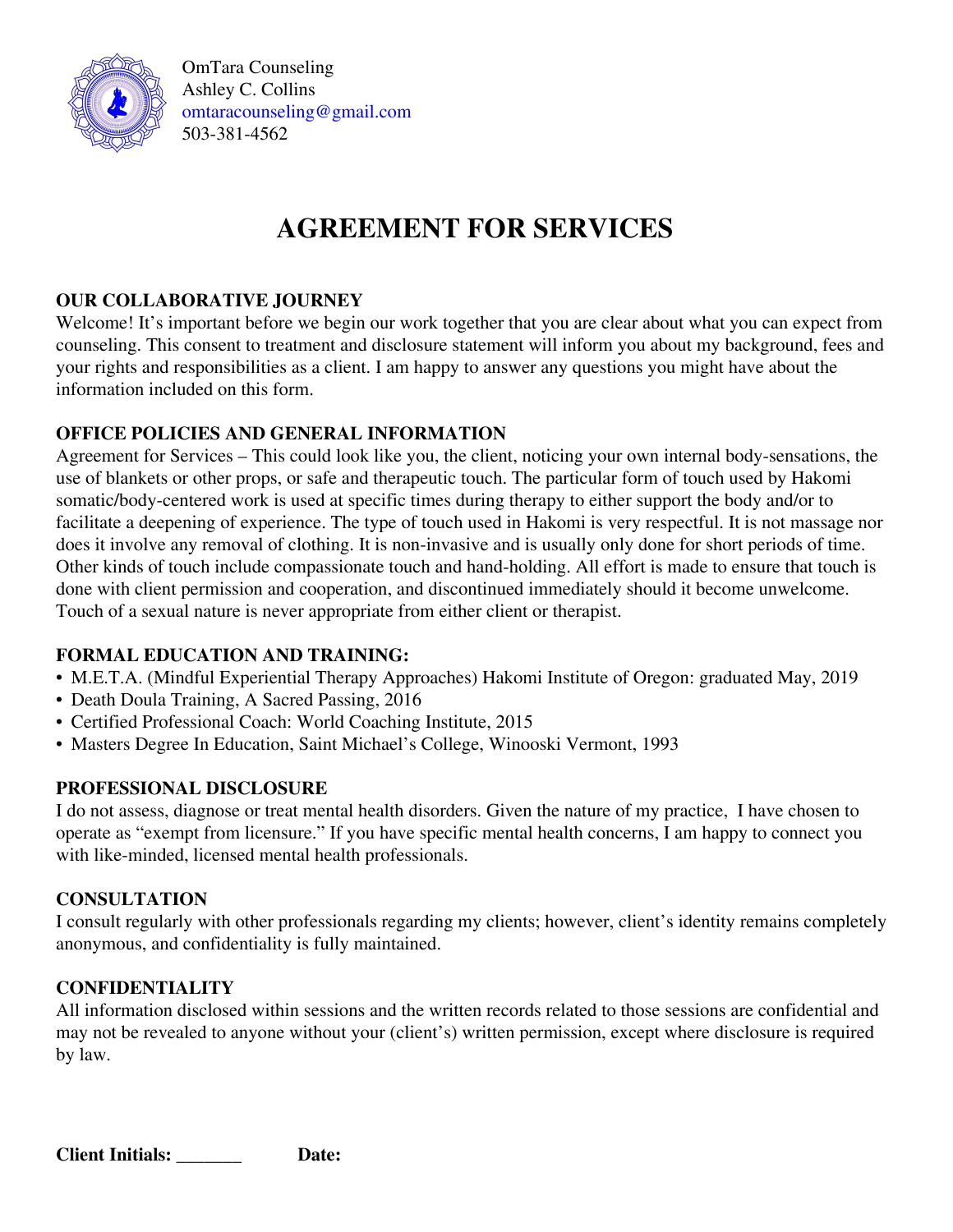

OmTara Counseling Ashley C. Collins [omtaracounseling@gmail.com](mailto:omtaracounseling@gmail.com) 503-381-4562

# **EXCEPTIONS TO PRIVACY**

It is important for you to know that some things, by law, cannot be kept private. They include the following: 1) If I learn that you intend to harm yourself, I will inform other people who can help you to protect yourself. 2) If I am subpoenaed or court ordered to testify in court, I may have to give information about you without your permission. If I am subpoenaed or receive a court order, I will make an effort to contact you. If you oppose release of information, a court may nevertheless order me to disclose information about you. 3) If you were to bring suit against me, I may need to break confidentiality in a legal defense. 4) If I learn that you have harmed a child or elderly or disabled person, I will make a report to authorities. I may inform family members, other health care providers or the police. Oregon law does not require me to report your intention to hurt another, but I reserve the right to tell that person if I believe they are in danger. 5) Providing information concerning case consultation or supervision.

# **LENGTH OF THERAPY**

How long therapy will last depends on your personal growth goals. Some people are more drawn to Integration work that last a few sessions, others wish to explore deeper through Hakomi and coaching that may last for much longer. We will evaluate the process together from time to time, to see what has been useful and how your needs might have changed. You have the right to end therapy at any time. Hopefully, we will agree on when to conclude our work together and can have a few sessions to focus on completion.

#### **FEES**

I accept cash, checks, PayPal and credit cards. I may raise my fee during the course of your counseling, and if so I will discuss this with you in advance. I do not bill insurance. If desired, I will provide a receipt upon request.

#### **CANCELLATION POLICY**

If you miss an appointment or cancel with less than 24 hours notice, you will be asked to pay the full appointment fee.

#### **RISKS TO COUNSELING**

Counseling is not without risk. Some people experience an increase in feelings of stress, especially during the early stages of counseling. Exploring long-standing, deeply seated issues can sometimes initially seem to aggravate rather than help the issue. Some people find themselves feeling emotions and having insights that are new and uncomfortable, sometimes leading to feelings of discouragement and thoughts of quitting counseling. Some people are surprised by how others in their lives respond as counseling progresses. These dynamics are natural and to be expected. You may also experience other unique consequences of counseling. I encourage you to talk with me about them as and if they occur.

#### **EMERGENCIES**

If there is an emergency during our work together, or in the future after termination where I become concerned about your personal safety, the possibility of you injuring someone else, or about you receiving proper psychiatric care, I will do whatever I can, within the limits of the law, to prevent you from injuring yourself or

**Client Initials: \_\_\_\_\_\_\_ Date:**